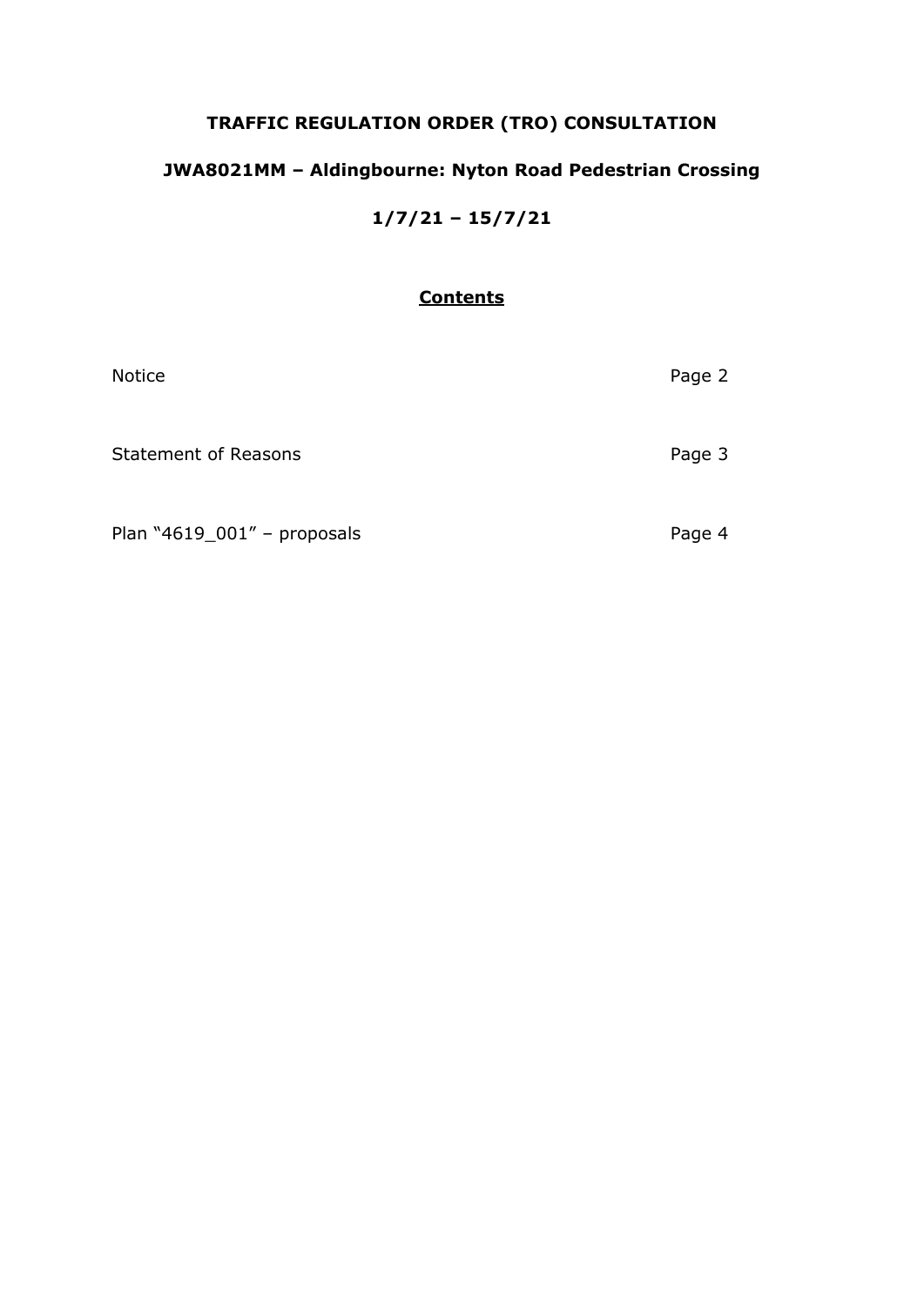### **WEST SUSSEX COUNTY COUNCIL ROAD TRAFFIC REGULATION ACT 1984 - SECTION 23**

## **ALDINGBOURNE: NYTON ROAD PEDESTRIAN CROSSING PLACE**

NOTICE is hereby given that West Sussex County Council proposes to install a signal-controlled pedestrian crossing on Nyton Road in Aldingbourne, immediately east of its junction with Lime Avenue.

Documents containing more information about the proposed crossing can be viewed on our website at **[www.westsussex.gov.uk/tro](http://www.westsussex.gov.uk/tro)** from 1 July 2021. The [website](https://www.westsussex.gov.uk/roads-and-travel/traffic-regulation-orders/) includes a response form for any comments or objections.

Due to current social distancing requirements, paper copies of documents will not be available to view in council offices or libraries. People without access to a computer who wish to view details of the scheme should telephone the West Sussex County Council Contact Centre on 01243 642105 to receive the documents by post.

Any objections or comments about the proposal must be received by 15 July 2021. These may be sent in writing to: TRO Team, West Sussex County Council, The Grange, Tower Street, Chichester, PO19 1RH, by email to: **tro.team@westsussex.gov.uk** or via the response form on the website.

Dated this 1st day of July 2021.

Director of Law & Assurance County Hall Chichester JWA8021-MM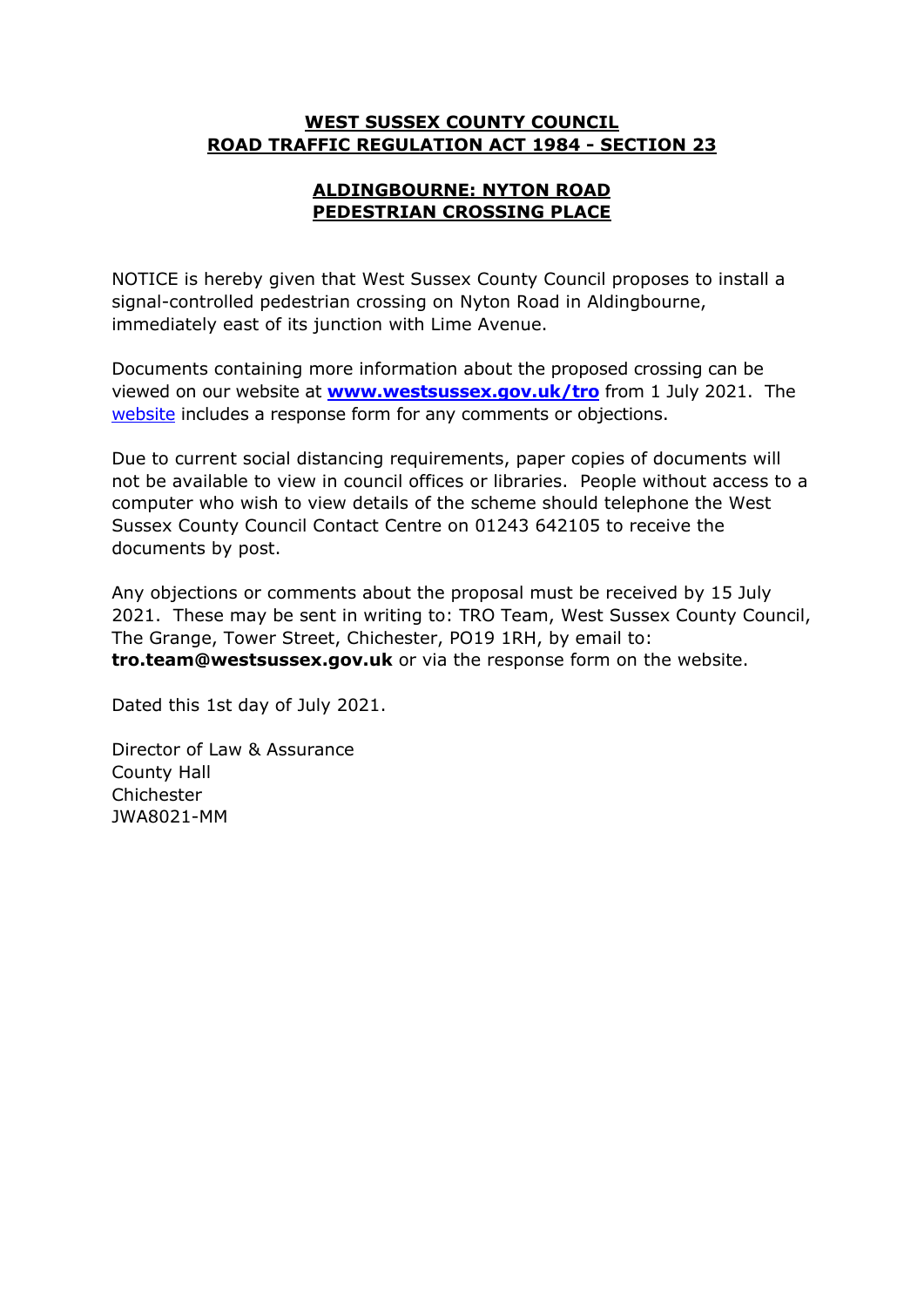### **West Sussex County Council Road Traffic Regulation Act 1984 – Section 23**

## **Aldingbourne: Nyton Road Pedestrian Crossing Place**

### **Background Note**

West Sussex County Council proposes to install a signal-controlled pedestrian crossing on Nyton Road in Aldingbourne, immediately east of its junction with Lime Avenue.

The new crossing is proposed to improve safety for pedestrians crossing Nyton Road, particularly children walking to the school nearby.

The crossing would retain a central traffic island and comprise 6 signal poles. The crossing includes an audible bleeper to inform pedestrians that traffic has been signalled to stop. This bleeper can be adjusted by volumed and switched off at night. The crossing installation would also include tactile paving and tactile cones on the signal equipment to aid visually impaired pedestrians using the crossing.

The attached drawing, numbered 4619 001, shows the layout of the proposed crossing.

Director of Law & Assurance 25 June 2021 JWA8021-MM